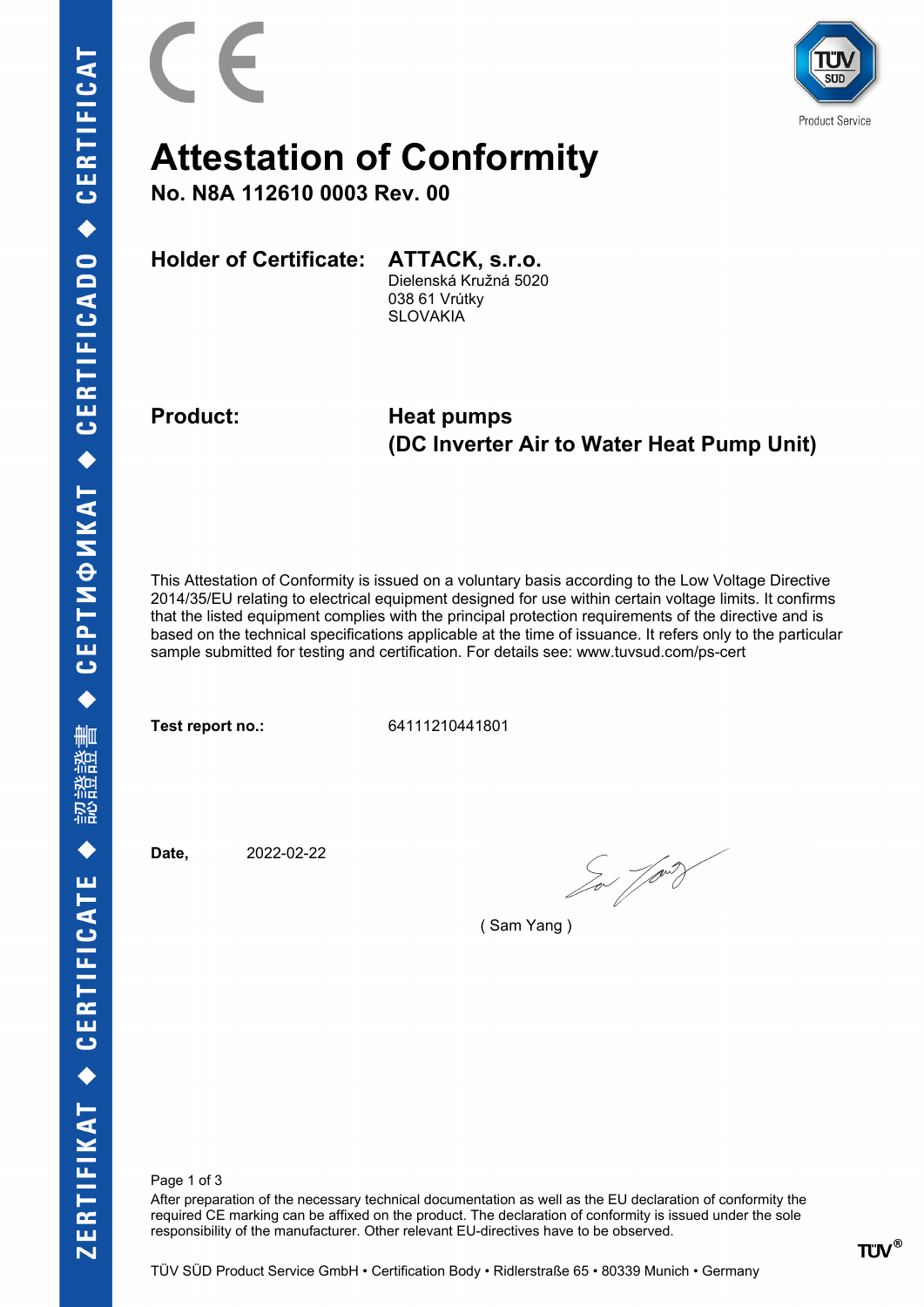



## **Attestation of Conformity**

**No. N8A 112610 0003 Rev. 00**

**Model(s): Indoor unit:** 

**ATTACK Tepelné čerpadlo, Inverter, R32, Vzduch/Voda 15 kW/IA, Outdoor unit: ATTACK Tepelné čerpadlo, Inverter, R32, Vzduch/Voda 15kW/OA, Indoor unit: ATTACK Tepelné čerpadlo, Inverter, R32, Vzduch/Voda 19 kW/IA, Outdoor unit: ATTACK Tepelné čerpadlo, Inverter, R32, Vzduch/Voda 19 kW/OA**

**Brand: ATTACK**

<u> Hac</u>

**HEAT TECHNOLOGY MANUFACTURER** 

**Parameters:**

Rated Frequency: 50Hz Supplementary heaters power input: 6400W Protection Class: Class I Degree of Protection: IPX4 for outdoor unit,

Rated Voltage: 380-420V, 3N~

IPX0 for indoor unit.

| Refrigerant: | R32 |
|--------------|-----|
|              |     |

| Indoor unit                                                                  | Outdoor unit                                                                 | Rated power<br>(cooling) | Rated power<br>(heating) |
|------------------------------------------------------------------------------|------------------------------------------------------------------------------|--------------------------|--------------------------|
| <b>ATTACK Tepelné</b><br>čerpadlo, Inverter,<br>R32, Vzduch/Voda 15<br>kW/IA | <b>ATTACK Tepelné</b><br>čerpadlo, Inverter,<br>R32, Vzduch/Voda<br>15kW/OA  | 4600W                    | 5500+6400W               |
| <b>ATTACK Tepelné</b><br>čerpadlo, Inverter,<br>R32, Vzduch/Voda 19<br>kW/IA | <b>ATTACK Tepelné</b><br>čerpadlo, Inverter,<br>R32, Vzduch/Voda 19<br>kW/OA | 5000W                    | 6000+6400W               |

Page 2 of 3

After preparation of the necessary technical documentation as well as the EU declaration of conformity the required CE marking can be affixed on the product. The declaration of conformity is issued under the sole responsibility of the manufacturer. Other relevant EU-directives have to be observed.